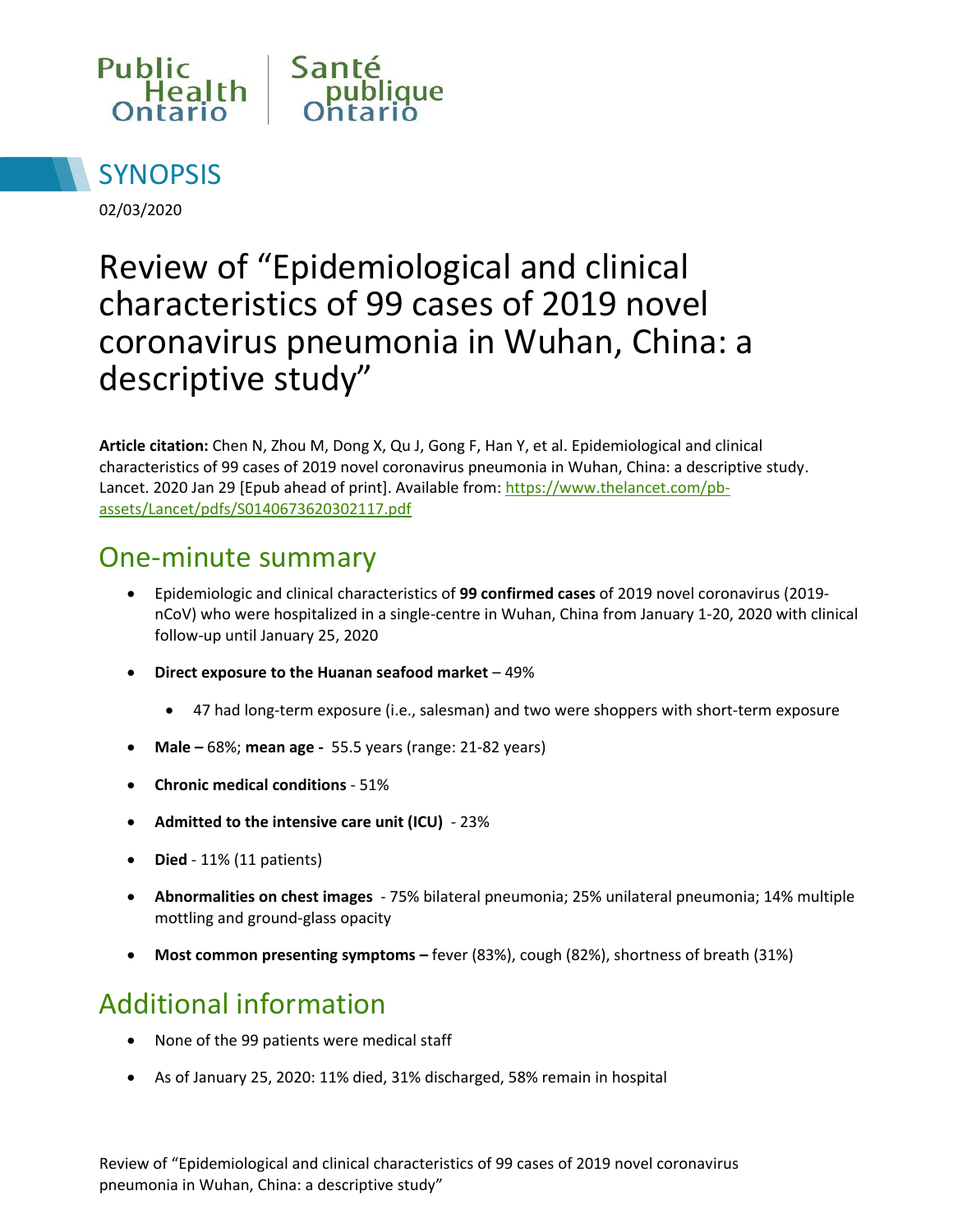#### **Other clinical information:**

- Acute respiratory distress syndrome occurred in 17%
	- Of these 17, 11 patients worsened quickly and died of multiple organ failure
- 35% had lymphocytopenia
- No viral co-infections; 1% had a bacterial co-infection and 4% had a fungal co-infection
- Upper respiratory tract symptoms were not common

#### **Treatment provided:**

- 76% received antiviral treatment, including oseltamivir, ganciclovir, and lopinavir and ritonavir
- 71% received antibiotic treatment
- 19% received steroid therapy
- 13% received non-invasive ventilation and 4% invasive mechanical ventilation
- 9% received continuous blood purification due to renal failure and 3% were treated with extracorporeal membrane oxygenation (ECMO)

Management recommendations are also provided in the article.

### PHO reviewer's comments

This is a case series of 99 hospitalized patients, almost half of whom had long-term exposure to the Huanan seafood market. This exposure history may have contributed to the predominance of middle-age to older male cases. The clinical course described in this article may reflect both the demographics of the patient population and the more severe end of the spectrum of illness based on patients hospitalized with the 2019 nCoV.

Review of "Epidemiological and clinical characteristics of 99 cases of 2019 novel coronavirus pneumonia in Wuhan, China: a descriptive study" 2